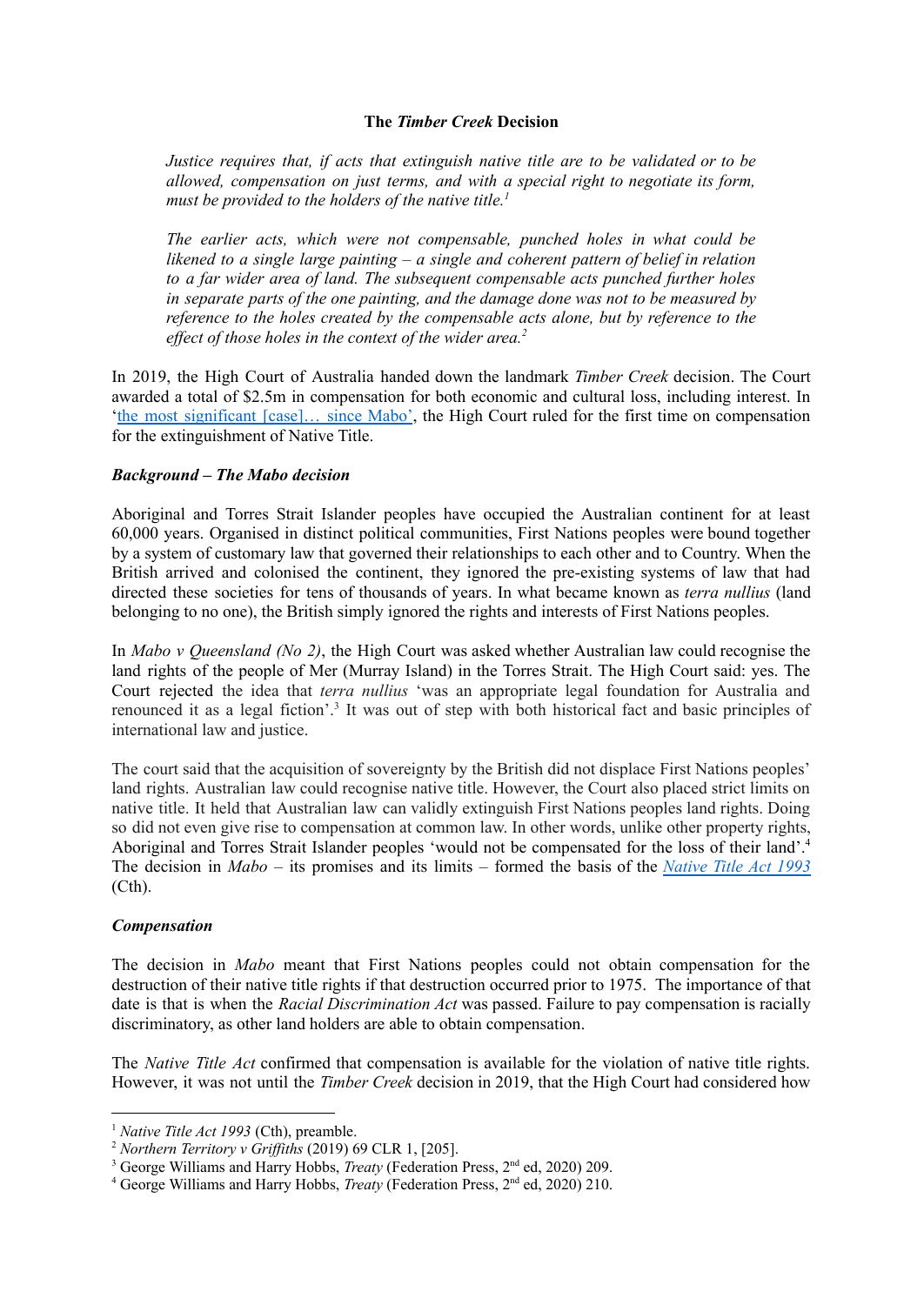compensation should be determined. It also marked the end of an 8-year long legal fight for compensation by the Ngaliwurru and Nungali peoples – but an even longer fight for recognition of the 'simple justice' *Mabo* and the *Native Title Act* were supposed to provide.

Despite the process of colonisation, the Ngaliwurru and Nungali peoples have maintained a strong connection to Timber Creek and the [Makalamayi](https://www.rahc.com.au/sites/default/files/pictures/Timber%20Creek_RAHC%20Community%20Profile_Katherine%20Region_web.pdf) area, between Katherine and Kununnura in the Northern Territory. They successfully secured native title in 2006. Although Traditional Owners were not granted exclusive possession, senior lawman Alan Griffiths [emphasised](https://www.sbs.com.au/nitv/article/2016/08/25/heres-exactly-why-millions-were-awarded-nt-indigenous-custodians-federal-court) that the responsibility to Country remained, telling the court 'I got all those sites, all that Dreaming, I have to make sure people don't make a mess of it'.

Native title rights and interests can be 'extinguished' by acts of governments. In this case, the NT Government was responsible for 53 acts which had this effect, such as building roads and infrastructure over the area, including over sacred sites and Dreamings. Extinguishment has been described as [reinstating](https://indigenousx.com.au/senator-patrick-dodson-no-one-can-ever-take-your-land-away/) Terra Nullius and almost 30 years on from Mabo has led to ['devastation'](https://indigenousx.com.au/land-rights-sand-castle-in-a-wind-storm/). Compensation claims are one way in which traditional owner groups 'have been trying to claw back' from the loss of their rights.

The compensation claim in this case was brought by Alan's son Chris Griffiths and Lorraine Jones, both native title holders, representing five clan groups from the Nungali and Ngaliwurru peoples. As Chris [Griffiths](https://www.portlincolntimes.com.au/story/5952845/high-court-cuts-nt-native-title-payout/) explains, while Australian law might believe that his peoples native title rights have been 'extinguished', culture has not been removed from the land: 'You can't remove the culture from the country it belonged to… You can share it but they don't own it'.

# *The decision*

This claim for compensation was the first time that the availability and measure of compensation under the *Native Title Act* had been fully considered by the High Court. The Court awarded compensation for both economic and cultural loss.

In a joint judgment, the majority found that:

- 1. the economic value of native title rights is calculated in comparison with the value of freehold land. In this case, because native title rights did not include exclusive possession, they were calculated at 50% of freehold value or \$320,250;
- 2. Simple interest is payable on compensation, calculated from the time of extinguishment, in this case \$910,000; and
- 3. Cultural loss is to be calculated on a case by case basis, to 'translate' the 'spiritual hurt' and assign an amount that would fit with community expectations. The Court set this at [\\$1.3m](https://eresources.hcourt.gov.au/showCase/2019/HCA/7).

Following the decision, Chris [Griffiths](https://www.anka.org.au/assets/Archive/Arts-Backbone/Backbone-Vol-18-Issue-2-Vol-19-Issue-Homelands-Edition-6-August-2019-Spreads.pdf) said that it goes some way to recognise and compensate for the 'damage colonisation has done to our Country, law and ceremony… our history and our pain'.

## *What does this mean for native title and compensation claims?*

The Court's decision will affect ongoing native title and broader settlement claims. There are now over [550](http://www.nntt.gov.au/Pages/Statistics.aspx) native title determinations that may be subject to compensation claims. Separate claims including those brought on behalf of the Yindiibarndi, Gumati and Tiiwarl peoples, will likely rely on, develop and in some cases extend the decision in *Timber Creek*, with some taking on mining interests.

This potential also extends beyond the framework of Native Title. State and Territory governments are streamlining approaches to compensation now that there is guidance from the High Court, which will inform settlements outside the courts. A national compensation framework is yet to be implemented,